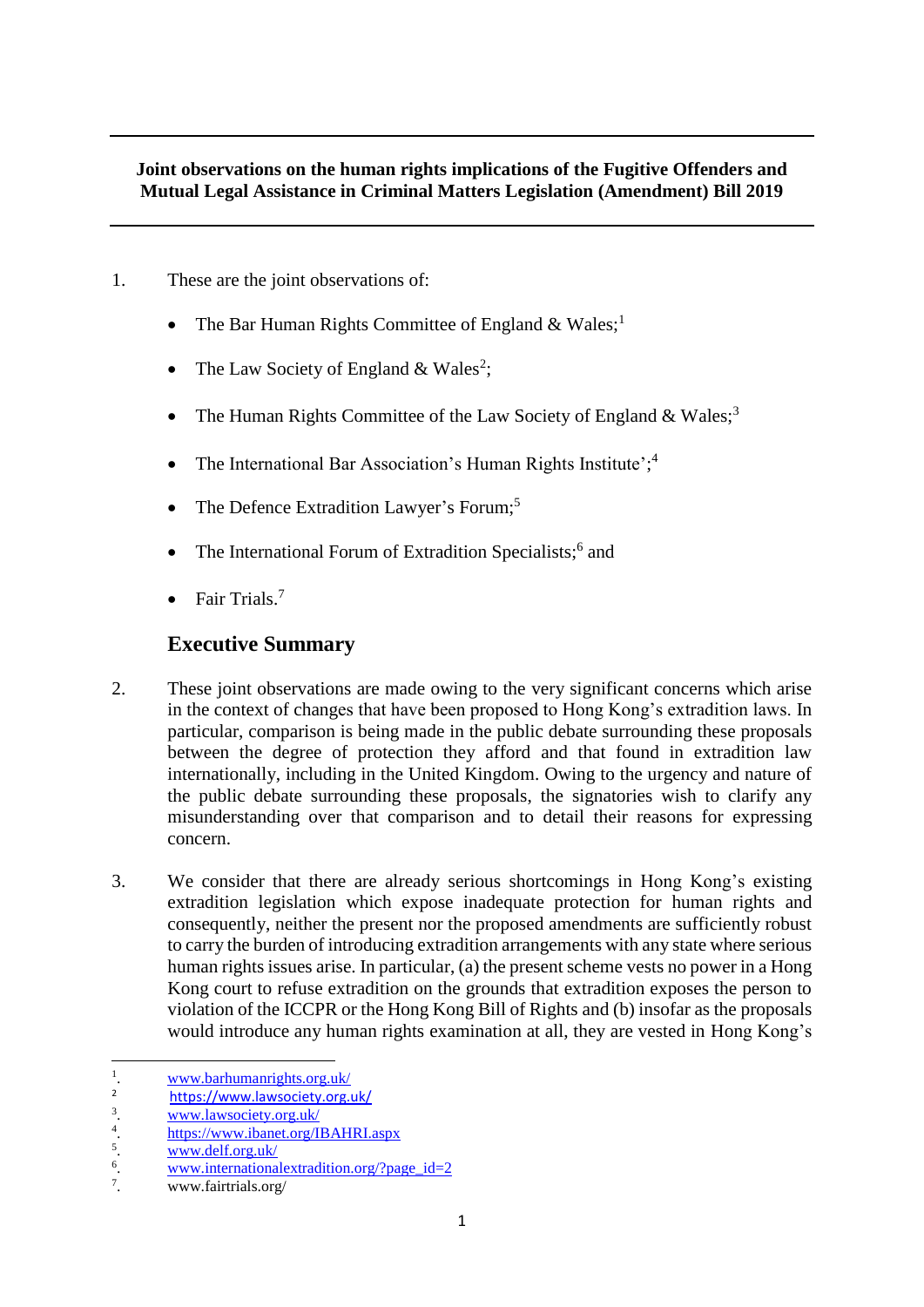Chief Executive whom, in view of her function and the nature of her appointment, would lack or appear to lack the necessary impartiality and independence to adjudicate such issues. The proposals fundamentally imperil the operation of the rule of law in Hong Kong.

4. The signatories call upon the government of the Hong Kong Special Administrative Region to place these weighty and substantial human rights concerns squarely at the forefront of its consideration of the proposed extradition laws, and for the immediate suspension of these ill-conceived proposals, pending (at a minimum) radical overhaul of Hong Kong's existing extradition laws.

## **Introduction**

- 5. Insofar as they envisage removing the prohibition, in place since 1997, on extradition between Hong Kong and Mainland China, the proposed amendments to Hong Kong's Fugitive Offenders Ordinance (Cap.503: 'FOO') are controversial and disturbing.
- 6. The signatories consider that there are two fundamental fallacies in the Bill's purported rationale, namely that:
	- '...*the rights and procedural safeguards for those to be surrendered provided in the [FOO] are in line with common international practice and regarded as a blueprint with reference value*...'<sup>8</sup>
	- '...*similar case-based surrender arrangements have been practiced in the United Kingdom...for years...*' 9
- 7. These twin fallacies have enabled the promotors of the Bill to reason that, by introducing a scheme of ad hoc extradition to Mainland China, Hong Kong is (merely) replicating a system which exists elsewhere, notably in the United Kingdom. For the reasons outlined below, we fundamentally disagree with that proposition and analysis.

## **Background**

- 8. The act of settling bilateral or multilateral treaty extradition arrangements signals trust and confidence in another country's judicial and human rights protection systems. Such treaties are invariably dependent on baseline human rights records; often demonstrated by way of ratification of international human rights treaties and through human rights practice.
- 9. Hong Kong has ratified the ICCPR. Mainland China has not.
- 10. For this, and no doubt other, reasons, the United Kingdom has no bilateral or multilateral extradition treaty with Mainland China.

**<sup>.</sup>** 8 Security Bureau Legislative Council Paper, 31 May 2019, §2 [\(https://www.legco.gov.hk/yr18-](https://www.legco.gov.hk/yr18-19/english/panels/se/papers/se20190531cb2-1578-1-e.pdf) [19/english/panels/se/papers/se20190531cb2-1578-1-e.pdf\)](https://www.legco.gov.hk/yr18-19/english/panels/se/papers/se20190531cb2-1578-1-e.pdf)

<sup>9</sup> Security Bureau Legislative Council Brief, April 2019, §9 [\(https://www.legco.gov.hk/yr18-](https://www.legco.gov.hk/yr18-19/english/bills/brief/b201903291_brf.pdf) [19/english/bills/brief/b201903291\\_brf.pdf\)](https://www.legco.gov.hk/yr18-19/english/bills/brief/b201903291_brf.pdf).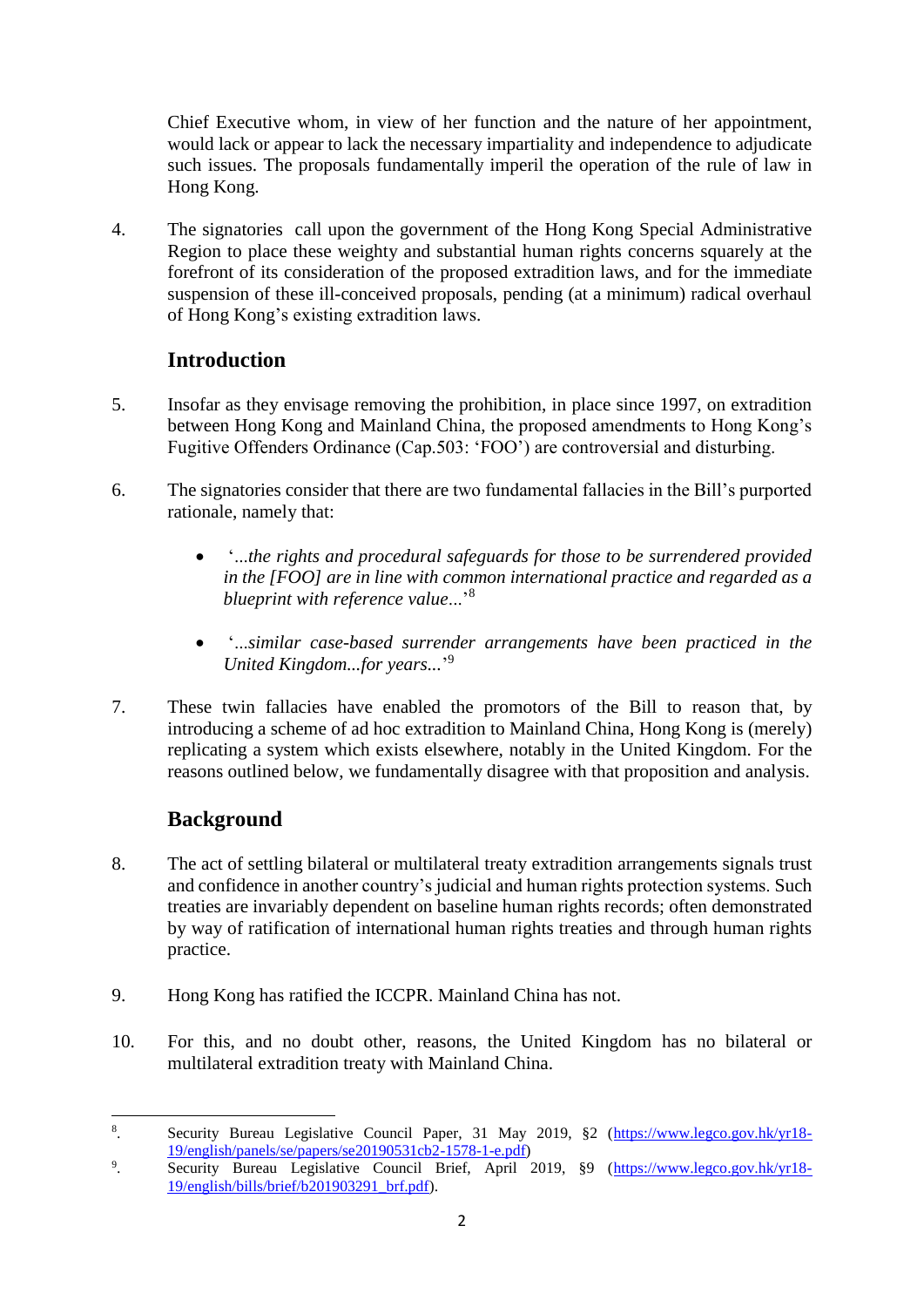- 11. Notwithstanding that, extradition from the United Kingdom to Mainland China is not impossible.
- 12. First, the United Kingdom is party to various multilateral treaties which provide for extradition in relation to certain offences. For those offences, the Extradition Act 2003 applies to Mainland China as if it were a designated state.<sup>10</sup> Those treaties / offences are:

| Convention on Offences and certain other Acts<br>committed on Board aircraft signed at Tokyo on | Any offence committed on board an<br>aircraft in flight |
|-------------------------------------------------------------------------------------------------|---------------------------------------------------------|
| 14th September 1963 ("the Tokyo Convention")                                                    |                                                         |
| Convention for the Suppression of Unlawful                                                      | Any offence under or by virtue of                       |
| Seizure of Aircraft signed at the Hague on 16th                                                 | section 1 or $6(1)$ or $(2)(a)$ of the                  |
| December 1970 ("the Hague Convention")                                                          | <b>Aviation Security Act 1982</b>                       |
| Convention for the Suppression of Unlawful                                                      | Any offence under or by virtue of                       |
| Acts against the Safety of Civil Aviation signed                                                | section 2, 3 or $6(2)(b)$ or (c) of the                 |
| at Montreal on 23rd September 1971 ("the                                                        | <b>Aviation Security Act 1982</b>                       |
| Montreal Convention")                                                                           |                                                         |
| Convention on the Prevention and Punishment                                                     | An offence under section $1(1)(a)$ of the               |
| of Crimes Against Internationally Protected                                                     | <b>Internationally Protected Persons Act</b>            |
| Persons adopted by the United Nations General                                                   | 1978 which is committed against a                       |
| Assembly in 1973 ("the Internationally                                                          | protected person within the meaning of                  |
| Protected Persons Convention")                                                                  | that section                                            |
|                                                                                                 |                                                         |
|                                                                                                 | An offence under section $1(1)(b)$ of that              |
|                                                                                                 | Act which is committed in connection                    |
|                                                                                                 | with such an attack                                     |
|                                                                                                 | An offence under section $1(3)$ of that Act             |
| International Convention against the Taking of                                                  | An offence under the Taking of                          |
| Hostages opened for signature at New York on                                                    | Hostages Act 1982                                       |
| 18th December 1979 ("the Hostages                                                               |                                                         |
| Convention")                                                                                    |                                                         |
| Convention on the Physical Protection of                                                        | An offence under section $1(1)(a),(b),(c)$              |
| Nuclear Material opened for signature at Vienna                                                 | or (d) of the Nuclear Material                          |
| and New York on 3rd March 1980 ("the Nuclear                                                    | (Offences) Act 1983 which is committed                  |
| Material Convention")                                                                           | by doing an act in relation to or by                    |
|                                                                                                 | means of nuclear material and an offence                |
|                                                                                                 | under section 2 of that Act                             |
| United Nations Convention Against Torture and                                                   | Torture                                                 |
| other Cruel, Inhuman or Degrading Treatment                                                     |                                                         |
| or Punishment adopted by the United Nations                                                     |                                                         |
| General Assembly on 10th December 1984                                                          |                                                         |
| ("the Torture Convention")                                                                      |                                                         |
| Protocol for the Suppression of Unlawful Acts                                                   | An offence under section 1 of the                       |
| of Violence at Airports Serving International                                                   | Aviation and Maritime Security Act                      |
| Civil Aviation, supplementary to the Montreal                                                   | 1990                                                    |
| Convention, which was signed at Montreal on                                                     |                                                         |
| 24th February 1988 ("the Montreal Protocol")                                                    |                                                         |
| United Nations Convention against Illicit Traffic                                               | Any offence which is specified in                       |
| in Narcotic Drugs and Psychotropic Substances                                                   | paragraph 1 of Schedule 2 to the                        |

 $\frac{1}{10}$ . The Extradition Act 2003 (Parties to International Conventions) Order 2005 (SI. 2005 No. 46).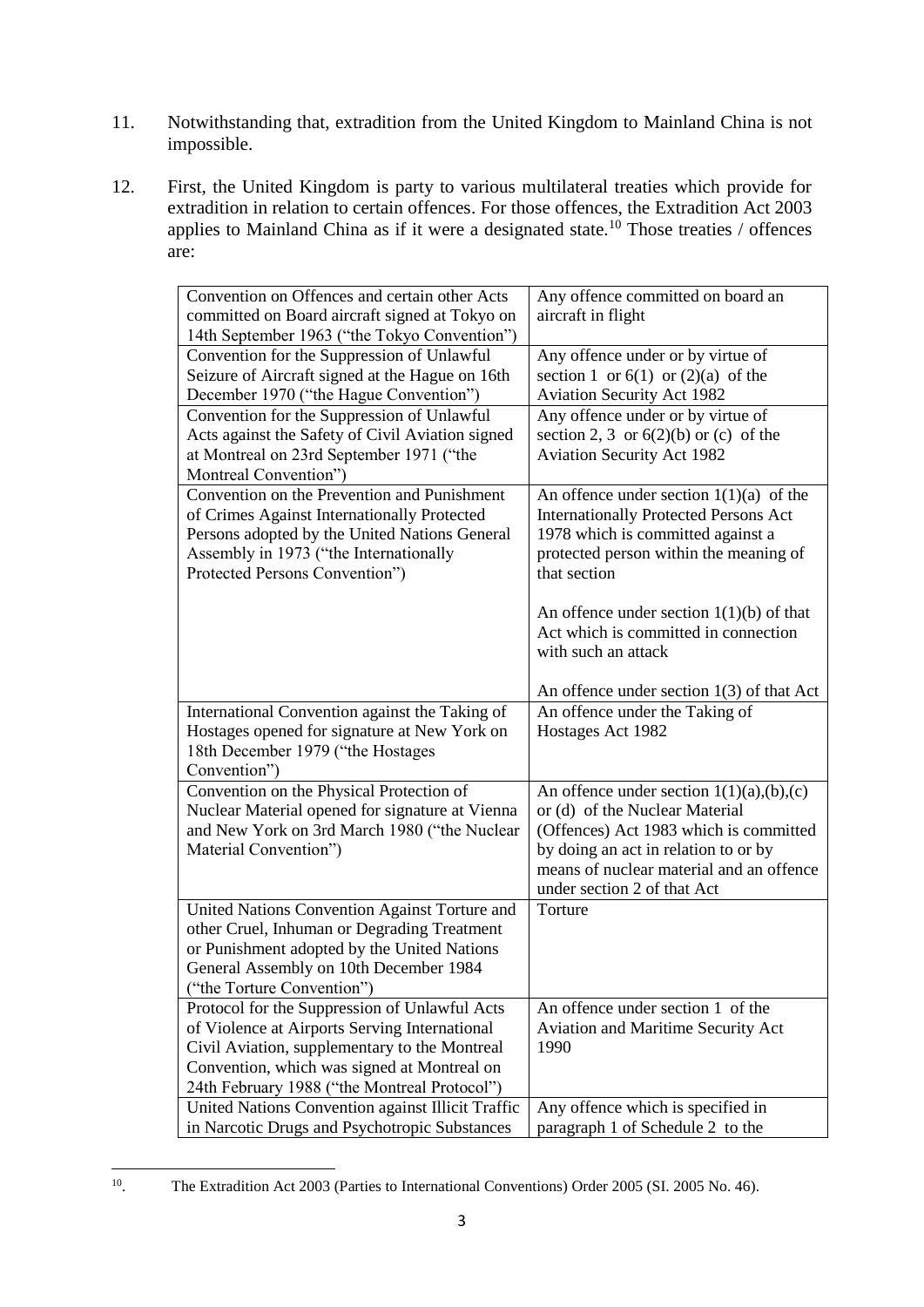| which was signed in Vienna on 20th December   | Proceeds of Crime Act 2002 (drug                                                                                         |
|-----------------------------------------------|--------------------------------------------------------------------------------------------------------------------------|
|                                               |                                                                                                                          |
| 1988 ("the Vienna Convention")                | trafficking offences) or so far as it relates                                                                            |
|                                               | to that paragraph, paragraph 10 of that                                                                                  |
|                                               | Schedule                                                                                                                 |
|                                               |                                                                                                                          |
|                                               | Any offence which by virtue of section<br>415 of the Proceeds of Crime Act 2002<br>is a money laundering offence for the |
|                                               | purposes of Part 8 of that Act                                                                                           |
|                                               | Any offence which is specified in<br>paragraph 2 of Schedule 4 to the<br>Proceeds of Crime Act 2002 or so far as         |
|                                               | it relates to that paragraph, paragraph<br>10 of that Schedule                                                           |
|                                               | Any offence which is specified in                                                                                        |
|                                               |                                                                                                                          |
|                                               | paragraph 1 of Schedule 5 to the                                                                                         |
|                                               | Proceeds of Crime Act 2002 (drug                                                                                         |
|                                               | trafficking offences) or so far as it relates                                                                            |
|                                               | to that paragraph, paragraph 10 of that                                                                                  |
|                                               | Schedule                                                                                                                 |
| Convention for the Suppression of Terrorist   | An offence, committed as an act of                                                                                       |
| Bombings, which was opened for signature at   | terrorism or for the purposes of                                                                                         |
| New York on 12th January 1998 ("the Terrorist | terrorism, under-                                                                                                        |
| Bombings Convention")                         |                                                                                                                          |
|                                               |                                                                                                                          |
|                                               | Section 2, 3 or 5 of the Explosive                                                                                       |
|                                               | Substances Act 1883 (causing                                                                                             |
|                                               | explosions),                                                                                                             |
|                                               |                                                                                                                          |
|                                               | Section 1 of the Biological Weapons                                                                                      |
|                                               | Act 1974 (biological weapons) or                                                                                         |
|                                               |                                                                                                                          |
|                                               | Section 2 of the Chemical Weapons Act                                                                                    |
|                                               | 1996 (chemical weapons)                                                                                                  |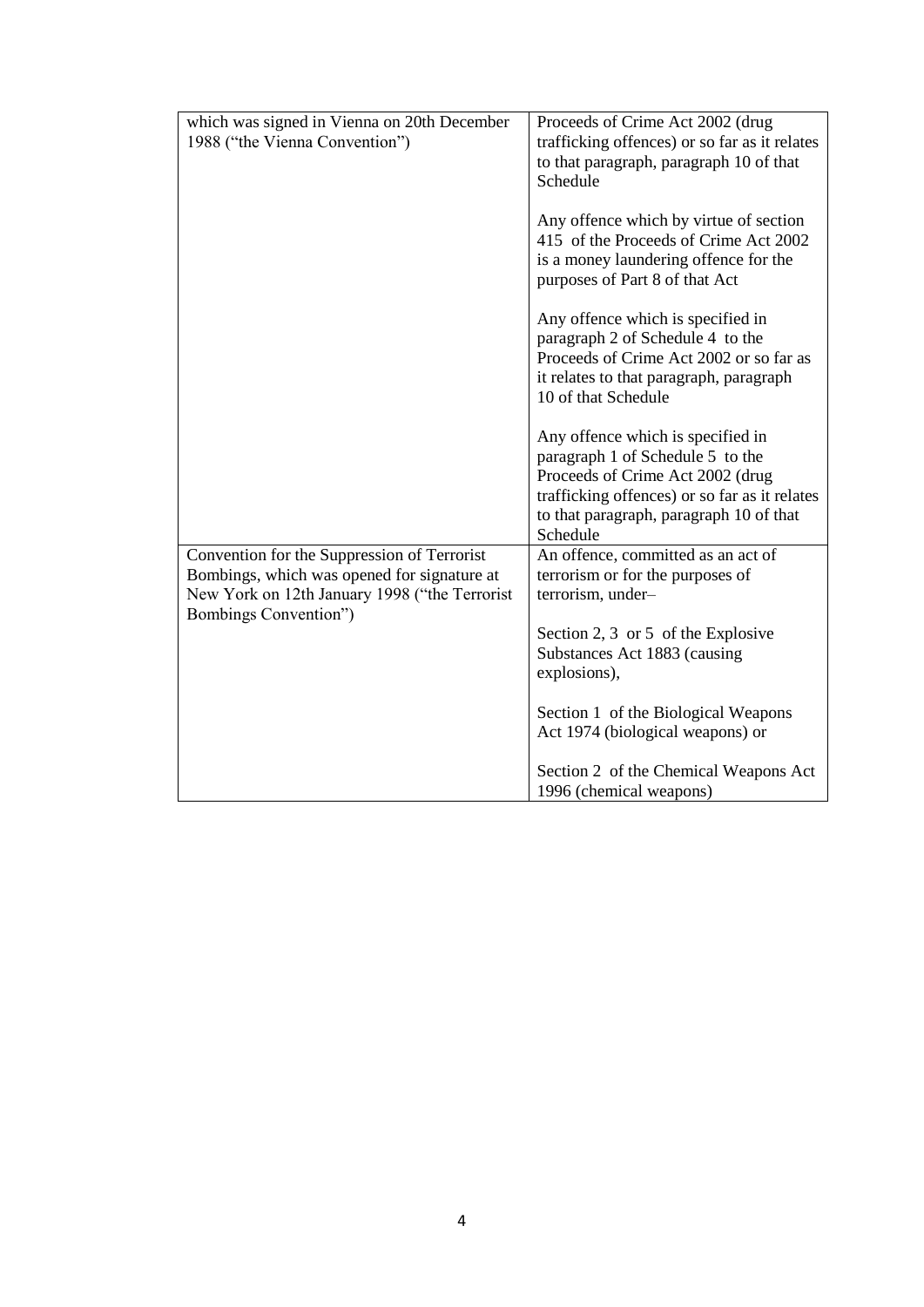- 13. Secondly, the United Kingdom operates an ad hoc extradition scheme, which could, potentially, be triggered by a Chinese extradition request. Section 194 of the Extradition Act 2003 provides that:
	- *'...(1) This section applies if the Secretary of State believes that—*
		- *(a) arrangements have been made between the United Kingdom and another territory for the extradition of a person to the territory, and*
		- *(b) the territory is not a category 1 territory or a category 2 territory.*
	- *(2) The Secretary of State may certify that the conditions in paragraphs (a) and (b) of subsection (1) are satisfied in relation to the extradition of the person.*
	- *(3) If the Secretary of State issues a certificate under subsection (2) this Act applies in respect of the person's extradition to the territory as if the territory were a category 2 territory.*
	- *(4) As applied by subsection (3), this Act has effect—*
		- *(a) as if sections 71(4) , 73(5) , 74(11)(b) , 84(7) and 86(7) were omitted;<sup>11</sup> (b) with any other modifications specified in the certificate.*
	- *(5) A certificate under subsection (2) in relation to a person is conclusive evidence that the conditions in paragraphs (a) and (b) of subsection (1) are satisfied in relation to the person's extradition...'*
- 14. By this power, the Secretary of State may (by way of memoranda of understanding) agree case-specific extradition arrangements with a state with which the United Kingdom has no permanent extradition relations in relation to the offence in question, and it can be activated by conclusive, unreviewable, ministerial certification (the effect of which is that the state in question is treated, for the purpose of the individual case in question, as one to which the Extradition Act 2003 applies).
- 15. This latter provision is a power which has only ever been used sparingly and in exceptional circumstances. It was used, for example;<sup>12</sup>
	- In respect of Rwanda's request for the extradition of Vincent Bajinja and others for crimes of genocide; crimes affecting the international legal order;
	- In respect of Bermuda's request for the extradition of Patrick Stamp for murder; when it emerged during the process that in passing the 2003 Act, the United Kingdom had inadvertently deleted its extradition arrangements with its own Overseas Territories and, because of the number of territories involved, the problem could not be rectified immediately;

 $\frac{1}{11}$ . Broadly, the power to abrogate the requirement on a requesting state to show a prima facie case.

<sup>12</sup> . Equivalent power previously provided under preceding UK extradition legislation was, to the knowledge of the authors, never used.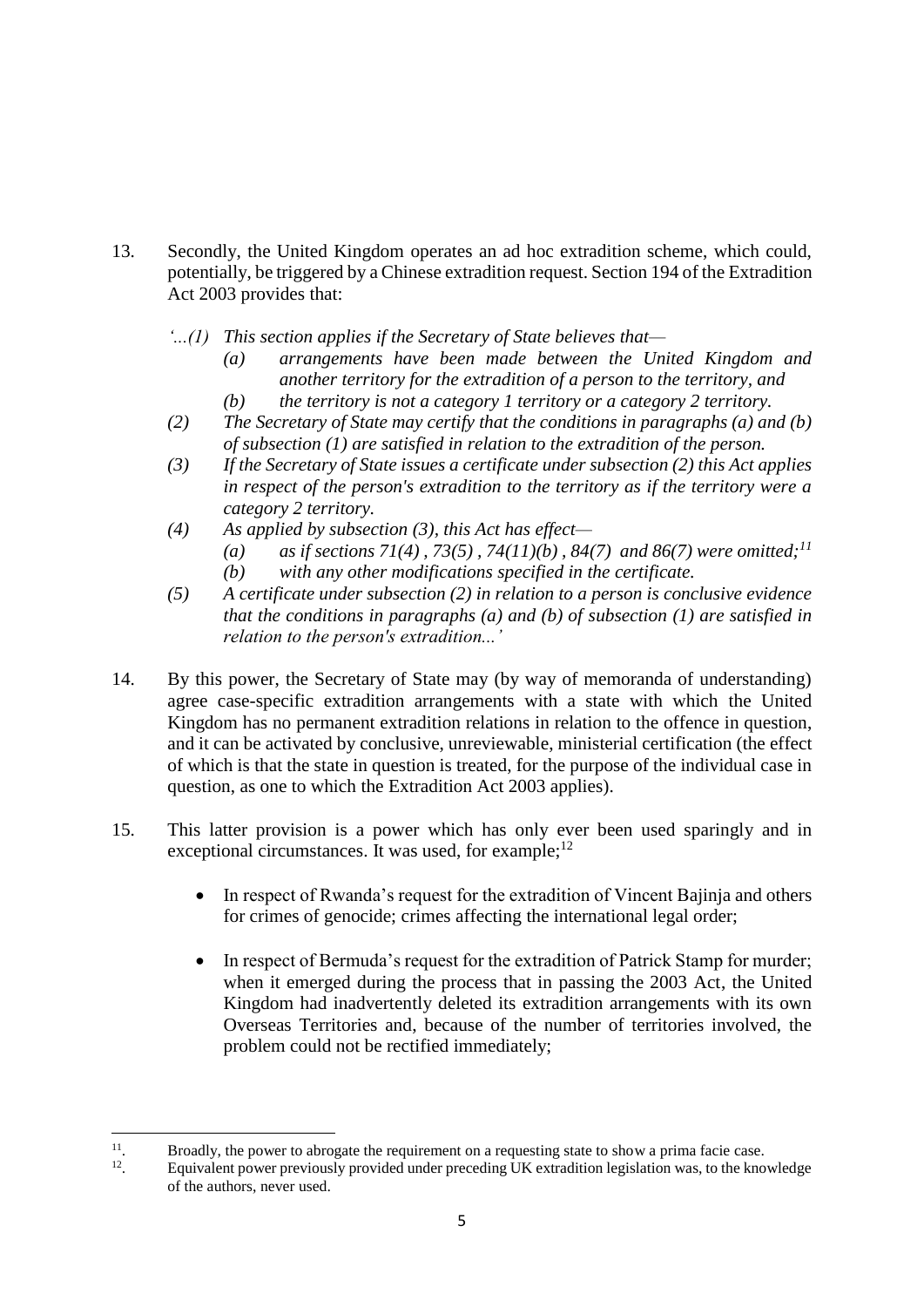- In respect of Taiwan's request for the extradition of Zain Taj Dean, for manslaughter. Taiwan (the Republic of China) is a country in whose judicial and human rights protections systems the United Kingdom reposes trust and confidence but in respect of whom any treaty is impossible for other reasons (no state recognition).
- 16. It follows that the power to enter into ad hoc extradition arrangements has never been regarded by the United Kingdom as a substitute or '*interim measure'*<sup>13</sup> for deployment in situations of ongoing or failed negotiations to establish a proper extradition treaty.<sup>14</sup>

## **Why does the United Kingdom entertain the possibility of extradition to Mainland China?**

- 17. Why, then, is it acceptable for extradition arrangements with states such as Mainland China, which manifestly don't respect human rights, to potentially exist at all?
- 18. That question is especially pertinent when it is recalled that:
	- First, extradition arrangements, including ad hoc arrangements, have (unless the law stipulates otherwise) retroactive application; to offences whenever committed (being procedural not substantive, the general international law prohibition on retroactive criminal laws has no application: *R v Secretary of*  State for the Home Department Ex p. Hill [1999] QB 886);<sup>15</sup> and
	- Secondly, where the very act of establishing extradition relations, including ad hoc relations, raises a presumption of human rights compliance in that state (*Gomes v Trinidad & Tobago* [2009] UKHL 21; [2009] 1 WLR 1038,§36).

### **The reason**

- 19. The reason the United Kingdom permits of even the possibility of extradition to such states is because it operates extradition legislation which demands robust and searching judicial scrutiny of human rights compliance in any requesting state.
- 20. As the House of Lords observed in *R v Horseferry Road Magistrates Court, ex p Bennett* [1994] 1 AC 42, '...*Extradition procedures are designed not only to ensure that criminals are returned from one country to another but also to protect the rights of those who are accused of crimes by the requesting country*...'.

 $\overline{a}$ 13 Security Bureau Legislative Council Brief, April 2019, §6 [\(https://www.legco.gov.hk/yr18-](https://www.legco.gov.hk/yr18-19/english/bills/brief/b201903291_brf.pdf) [19/english/bills/brief/b201903291\\_brf.pdf\)](https://www.legco.gov.hk/yr18-19/english/bills/brief/b201903291_brf.pdf).

<sup>14</sup> . The authors fail to see, in any event, how the current Hong Kong proposal could be faithfully described as an '*interim measure before long-term arrangements'* with Mainland China comes into effect, given that the proposals retain the ban on arrangements (other than ad hoc arrangements) with Mainland China; see the amended section 2 FOO.

<sup>15</sup> . The prohibition on retroactive criminalisation bites instead on the principle of dual criminality: the offence must have been criminal in the requested state at the time of its commission (*R v Bow Street Metropolitan Stipendiary Magistrate, Ex p Pinochet Ugarte (No 3)* [2000] 1 AC 147).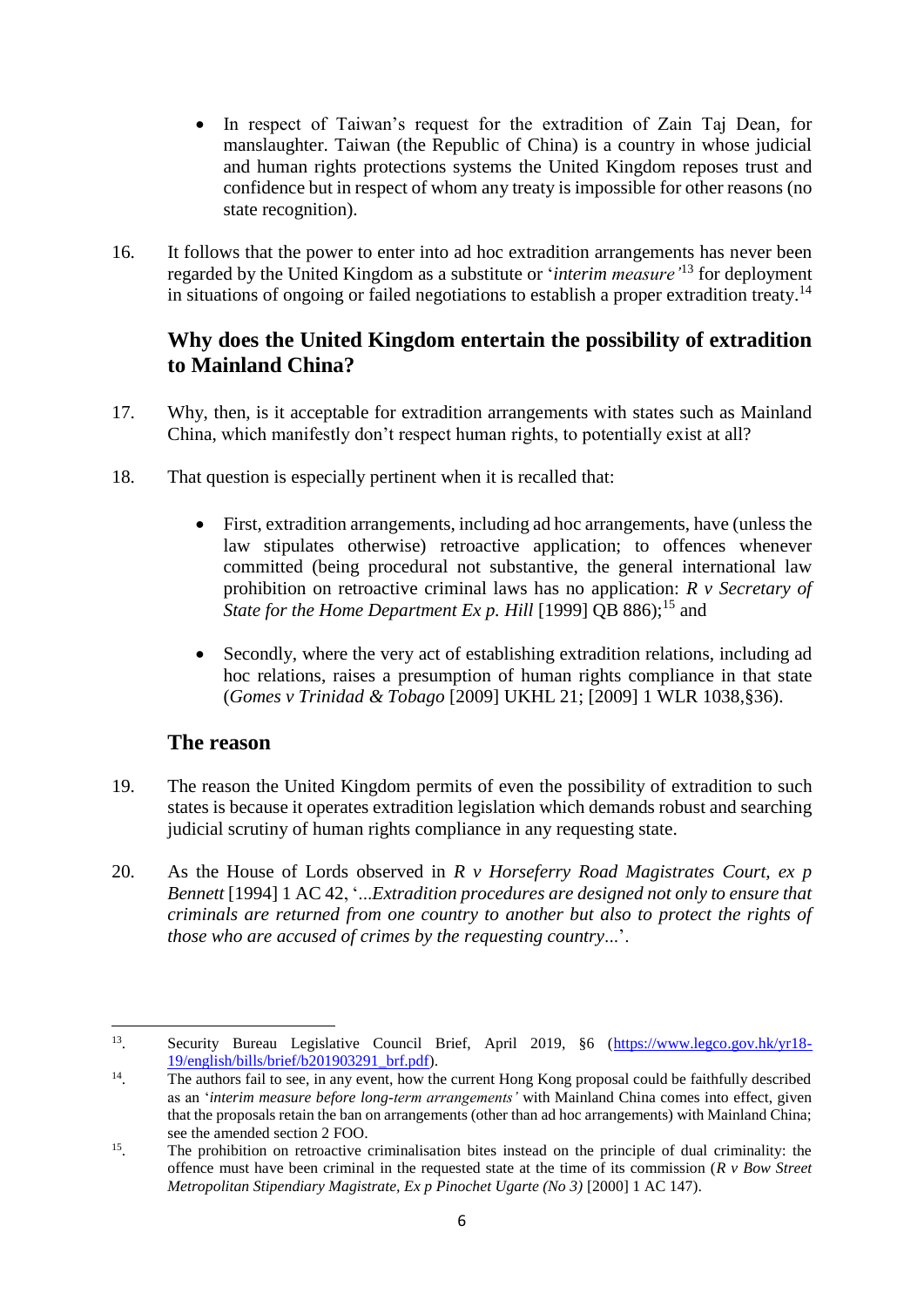- 21. At the beginning of the 21st century, it was widely recognised in the United Kingdom that its existing extradition schemes, most of which were developed to facilitate surrender within the Commonwealth, and which dated from the 19th century, were unfit for purpose and required radical overhaul.
- 22. Similar overhaul had, for example, occurred in Canada with the introduction of Canada's Extradition Act 1999, by which extradition is required, *inter alia*, to be compatible with the Canadian Charter of Rights and Freedoms.<sup>16</sup>
- 23. The result of that overhaul was the United Kingdom's current Extradition Act, introduced in 2003.<sup>17</sup> It represents a new, human rights-focussed legislative scheme. It contains robust *judicial* protections against exposure to human rights violations.
- 24. For example:
	- Section 82 of the 2003 Act<sup>18</sup> protects people against extradition in respect of aged accusations or convictions, where a fair trial is endangered, or extradition is rendered otherwise oppressive, by the passage of time;
	- Section 85 of the 2003 Act addresses convictions delivered in absentia, the unequivocal requirement for re-hearing, and (by section  $85(8)$ )<sup>19</sup> the minimum human rights standards such a re-hearing must afford;
	- Section 91 of the 2003 Act<sup>20</sup> prohibits extradition where the person's physical or mental health would impact upon the fairness of the prospective trial (render it '*unjust'*) or otherwise render extradition '*oppressive'*.

(3) The judge must—

20

- (a) order the person's discharge, or
- (b) adjourn the extradition hearing until it appears to him that the condition in subsection (2) is no longer satisfied...'

 $\overline{a}$ 16 . Extradition proceedings automatically engage s.7 of the Charter. Further, s.44 of the Extradition Act specifies the circumstances when Canada's Minister of Justice must not issue an order for surrender of a fugitive resident in Canada to an extradition partner. The grounds upon which such a refusal may be based are closely linked to the Charter.

<sup>17</sup> . The Extradition Act 2003 applies to England, Wales, Scotland and Northern Ireland.

<sup>18</sup> . '...A person's extradition to a category 2 territory is barred by reason of the passage of time if (and only if) it appears that it would be unjust or oppressive to extradite him by reason of the passage of time since he is alleged to have–

<sup>(</sup>a) committed the extradition offence (where he is accused of its commission), or

<sup>(</sup>b) become unlawfully at large (where he is alleged to have been convicted of it)...'

<sup>19</sup> . '...(8) The judge must not decide the question in subsection (5) in the affirmative unless, in any proceedings that it is alleged would constitute a retrial or a review amounting to a retrial, the person would have these rights—

<sup>(</sup>a) the right to defend himself in person or through legal assistance of his own choosing or, if he had not sufficient means to pay for legal assistance, to be given it free when the interests of justice so required;

<sup>(</sup>b) the right to examine or have examined witnesses against him and to obtain the attendance and examination of witnesses on his behalf under the same conditions as witnesses against him...'

<sup>.</sup> '...(1) This section applies if at any time in the extradition hearing it appears to the judge that the condition in subsection (2) is satisfied.

<sup>(2)</sup> The condition is that the physical or mental condition of the person is such that it would be unjust or oppressive to extradite him.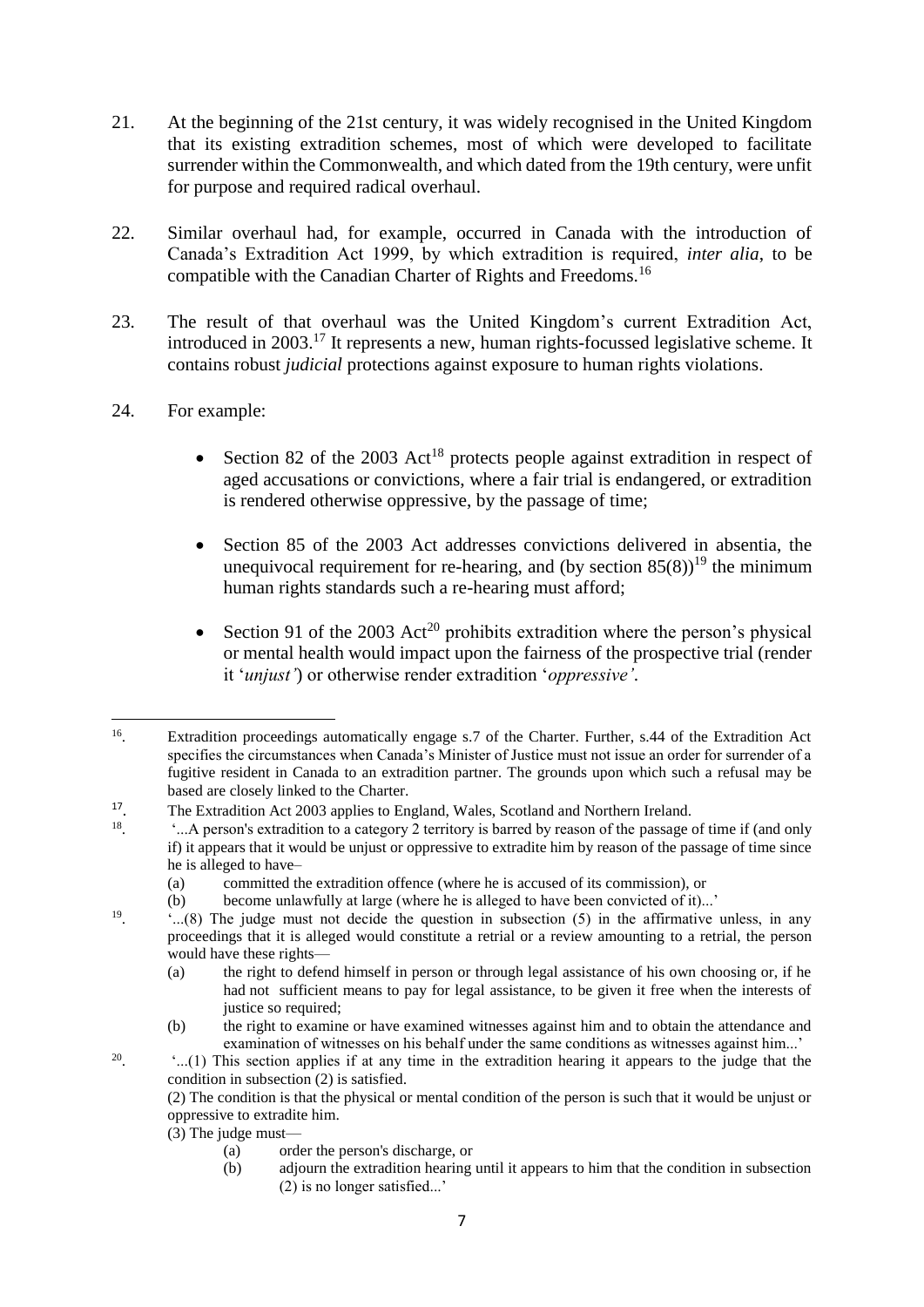- 25. Over the supervening years since 2003, those protections have been strengthened. For example:
	- The courts have confirmed an implied jurisdiction to protect against abusive or bad faith extradition requests; *R (Bermingham) v Director of the Serious Fraud Office* [2007] QB 727; *R (Government of the United States of America) v Bow Street Magistrates' Court* [2006] EWHC 2256 (Admin); [2007] 1 WLR 1157; and
	- Parliament has introduced further protections, such as sections 83A-F ('forum') which address cases of concurrent jurisdiction, and permit a United Kingdom court to determine whether the matter ought, in the interests of justice, more properly be tried in the United Kingdom (and to deny extradition even where the United Kingdom authorities have ceded jurisdiction to the requesting state).
- 26. All of these protections have been utilised by the United Kingdom courts, in appropriate cases, to deny extradition.
- 27. Foremost, however, among the protections embedded within the United Kingdom scheme is section 87 which provides that:
	- *'...(1) If the judge is required to proceed under this section (by virtue of section 84, 85 or 86) he must decide whether the person's extradition would be compatible with the Convention rights within the meaning of the Human Rights Act 1998 (c. 42).*
	- *(2) If the judge decides the question in subsection (1) in the negative he must order the person's discharge.*
	- *(3) If the judge decides that question in the affirmative he must send the case to the Secretary of State for his decision whether the person is to be extradited...'*
- 28. The '*Convention'* is the European Convention on Human Rights. Extradition is prohibited if it would violate the person's human rights. The United Kingdom extradition courts operate no principle of '*non-enquiry'* into the affairs of, or human rights situation in, the foreign state. The United Kingdom courts will inquire into the human rights situation in the requesting state because, per *Soering v United Kingdom* (1989) 11 EHRR 439; the act of exposure to a Convention violation abroad is itself a Convention violation.
- 29. Section 87 has been (and is) a potent weapon vested in the United Kingdom's judiciary, to prevent any extradition which exposes a person to human rights violations.
- 30. For example, the prohibition on exposure to inhuman or degrading treatment (art. 3 ECHR) has enabled the United Kingdom courts to prevent exposure to such diverse matters as unfitness to travel, inadequate medical care and abhorrent prison detention conditions. Even within the EU's close system of judicial cooperation, the power to halt extradition in the face of such a prospect is deemed fundamental (see *Criminal Proceedings against Aranyosi* (C-404/15 PPU) [2016] QB 921).<sup>21</sup> Thus, to take but one example, extradition to Portugal was recently refused in *Mohammed v Portugal* [2017]

 $\frac{1}{21}$ . Belgium, for example, has refused to extradite to certain prisons in the United Kingdom.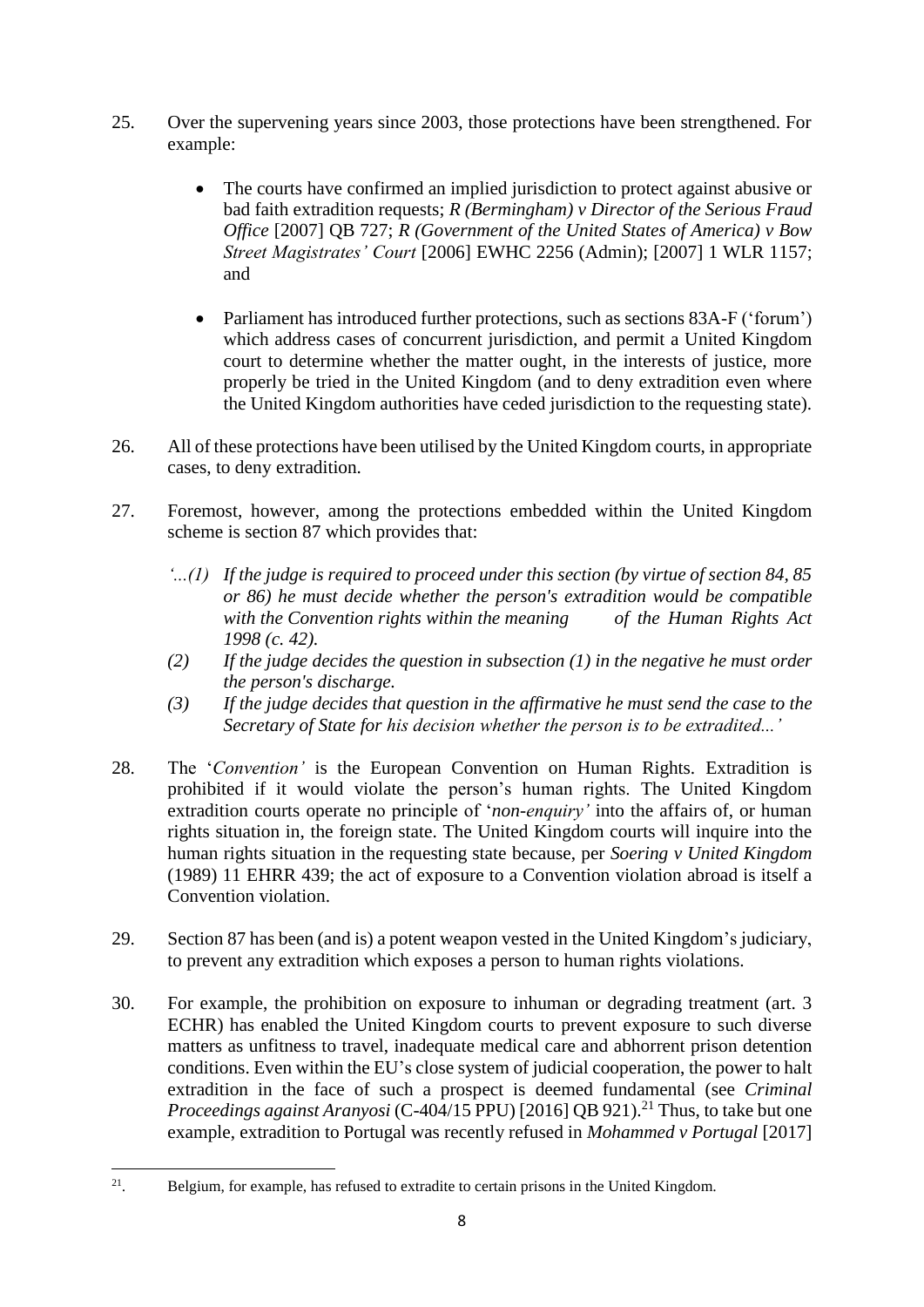EWHC 3237 (Admin); [2018] EWHC 225 (Admin) based on an assessment of its prison conditions.

- 31. Likewise, exposure to a compromised or corrupt judicial system, or to a system of justice that '*flagrantly'* fails to protect basic fair trial rights, can be stopped. The United Kingdom courts regularly refuse extradition to states including Russia or Turkey based on its assessment of the judicial systems there. This was also the notable fate of the ad hoc extradition arrangement made with Rwanda mentioned above. In *Bajinja v Rwanda* [2009] EWHC 770, the High Court observed that '...*We certainly cannot sanction extradition as a means of encouraging the Rwandan authorities to redouble their efforts to achieve a justice system that guarantees due process. That might serve a political aspiration, but would amount to denial of legal principle*...' (§120)
- 32. When Rwanda repeated its extradition request, the High Court rejected it again: *Government of Rwanda v Nteziryayo* [2017] EWHC 1912 '...*the arrangements for defence in Rwanda are clearly inadequate. They would be inadequate even if the remainder of the criminal justice system was acceptable and the concerns which arise were not present. In an authoritarian state, where judicial independence is institutionally weak and has been compromised in the past, where there is established fear by witnesses, not all of which can be effectively countered, the existing arrangements are quite insufficient to ensure a reasonable fairness in the proceedings*...' (§378).
- 33. The United Kingdom extradition courts have also refused extradition, in suitably appropriate cases, based upon the likelihood of exposure to violations of the right to liberty (art. 5 ECHR), for example in *Government of the United States of America v Giese* [2015 EWHC 2733 (Admin) concerning a real risk of exposure to a civil commitment order (civil detention), or the right to family life / proportionality (art. 8 ECHR), for example in *R (HH) v Westminster City Magistrates' Court* [2012] UKSC 25; [2013] 1 AC 338.
- 34. Multiple other examples could be provided, but the short point is that the United Kingdom operates a robust, human-rights oriented extradition scheme entirely capable of addressing the issues that ad hoc extradition cases inevitably raise.
- 35. That scheme operates alongside, and is bolstered by, a mature and developed system for taking and assessing '*assurances'* of human rights compliance from a requesting state. Where the human rights situation is genuinely poor, the United Kingdom court can refuse to entertain assurances at all: *Othman v United Kingdom* (2012) 55 EHRR 1 at §188. States such as Kazakhstan, Tajikistan, and Turkmenistan have been variously deemed by the European Court of Human Rights to meet this test. In other cases, and more usually '...*the Court will assess first, the quality of assurances given and, second, whether, in light of the receiving state's practices they can be relied upon. In doing so, the Court will have regard, inter alia, to*' a long list of fact-specific factors (*Othman* at §189). 22

 $\frac{1}{22}$ . (1) whether the terms of the assurances have been disclosed to the Court;

<sup>(2)</sup> whether the assurances are specific or are general and vague;

<sup>(3)</sup> who has given the assurances and whether that person can bind the receiving state;

<sup>(4)</sup> if the assurances have been issued by the central government of the receiving state, whether local authorities can be expected to abide by them;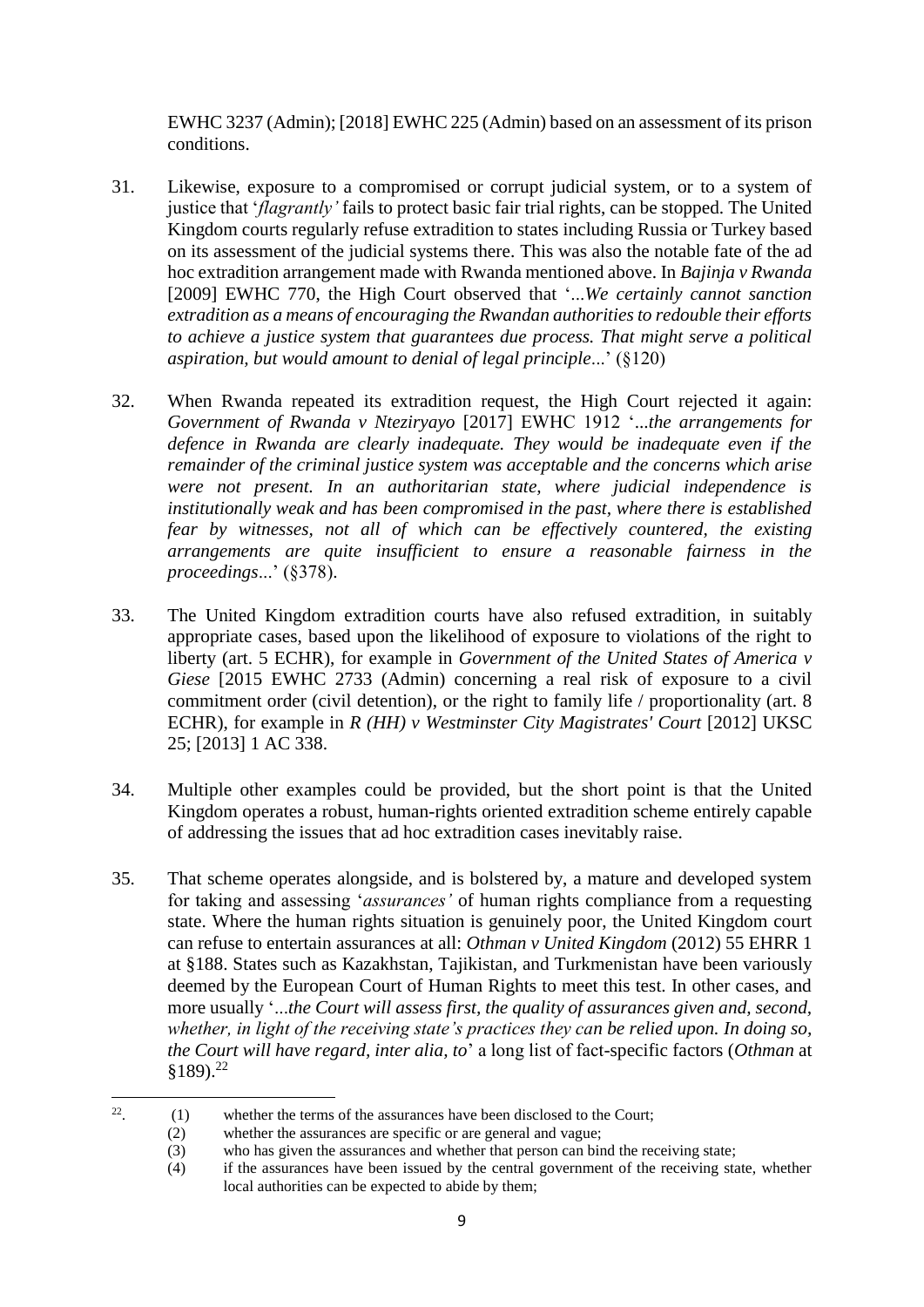- 36. The United Kingdom courts will accordingly reject assurances where appropriate; see, for example, *Shmatko v The Russian Federation* [2018] EWHC 3534 (Admin) where Russian assurances were rejected as untrustworthy, especially in view of Russia's efforts to curtail independent monitoring of prisons.
- 37. Whilst ad hoc arrangements *can* survive a robust human rights analysis, where appropriate, the essential point is that the United Kingdom scheme empowers the United Kingdom's independent judiciary to decide these fundamental issues.

# **Hong Kong's Fugitive Offenders Ordinance**

- 38. Under the FOO, the Hong Kong court is the arbiter of:
	- The '*political offence'* exception (s.5(1)(a));
	- Requiring retrials in cases of convictions in absence  $(s.5(1)(b))$ ;
	- Political or other motivation  $(s.5(1)(c)-(d))$ ;<sup>23</sup>
	- Double jeopardy  $(s.5(1)(e))$ ;<sup>24</sup>
	- Specialty (s.5(2));

1

- Re-extradition (s.5(5));
- Dual criminality  $(s.10(6)(b)(i))$ ;
- Authentication  $(s.10(6)(b)(ii))$ ; and
- Prima facie case  $(s.10(6)(b)(iii))$ .

<sup>(5)</sup> whether the assurances concerns treatment which is legal or illegal in the receiving state;

<sup>(6)</sup> whether they have been given by a Contracting State;

<sup>(7)</sup> the length and strength of bilateral relations between the sending and receiving states, including the receiving state's record in abiding by similar assurances;

<sup>(8)</sup> whether compliance with the assurances can be objectively verified through diplomatic or other monitoring mechanisms, including providing unfettered access to the applicant's lawyers;

<sup>(9)</sup> whether there is an effective system of protection against torture in the receiving state, including whether it is willing to co-operate with international monitoring mechanisms (including international human-rights NGOs), and whether it is willing to investigate allegations of torture and to punish those responsible;

<sup>(10)</sup> whether the applicant has previously been ill-treated in the receiving state; and

<sup>(11)</sup> whether the reliability of the assurances has been examined by the domestic courts of the sending/Contracting State...'

<sup>23</sup> . A provision broadly equivalent to section 83 of the 2003 Act.

<sup>24</sup> . A provision broadly equivalent to section 81 of the 2003 Act.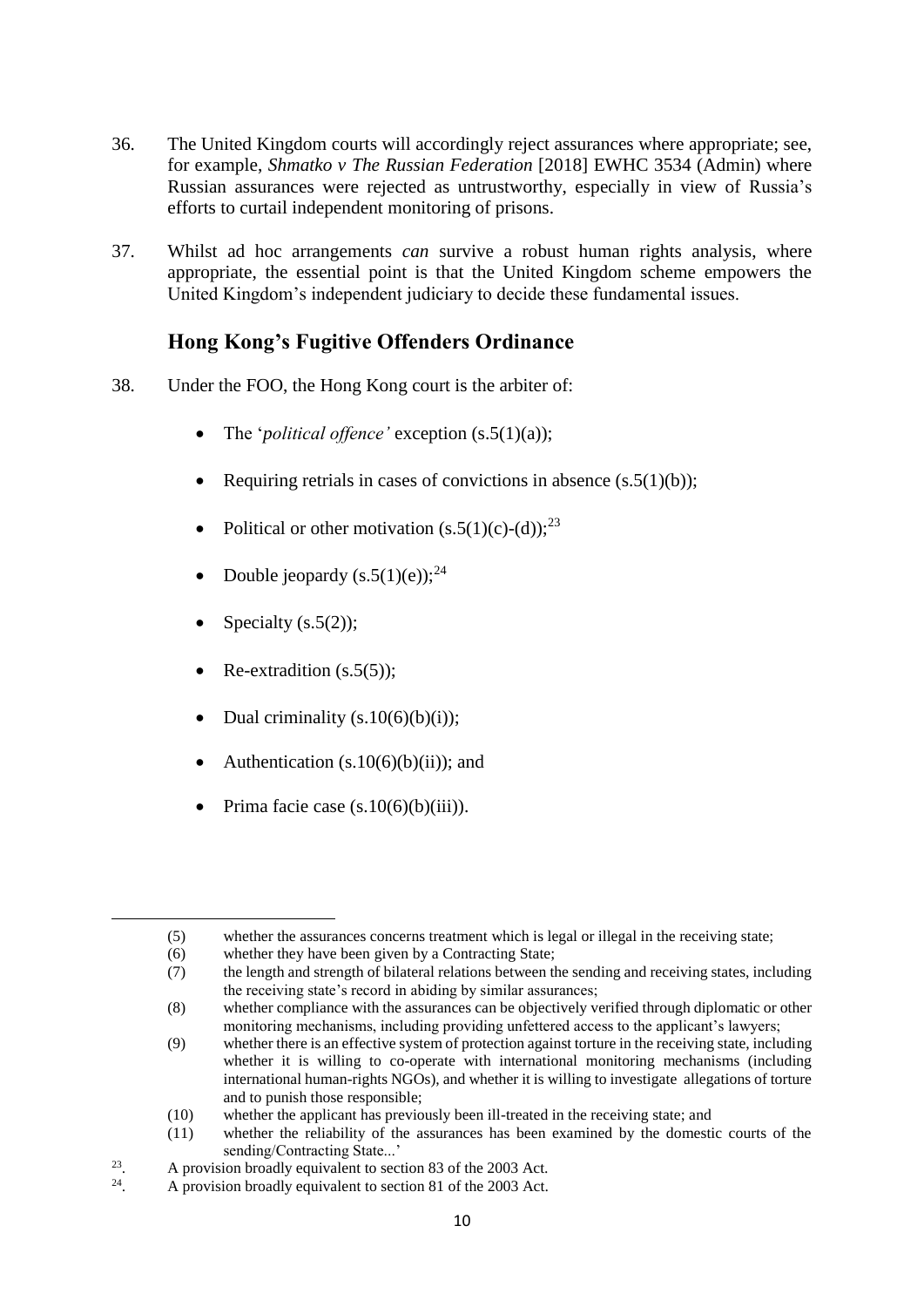- 39. The FOO derives from, and resembles, the United Kingdom's Extradition Act 1989. <sup>25</sup> It is outdated and possesses none of the fundamental human rights protections now vested in a United Kingdom extradition court. For example:
	- The '*political offence'* exception in s.5(1)(a) FOO is now widely recognised to be hollow and redundant. Persecuting states do not realistically advertise the '*political'* nature of their allegations. It is a 'protection' not found in most contemporary extradition treaties.
	- The trials in absentia protection in  $s.5((1)(b)$  FOO is noticeably less robust than section 85(8) of the 2003 Act referred to above.
	- The '*political motivations'* exception in s.5(1)(c)-(d) FOO is likewise broadly useless. Proving political or other motivation is an almost impossible task in the real world.
- 40. Most crucially, the FOO vests no power in a Hong Kong court to refuse extradition on the grounds that extradition exposes the person to violation of the ICCPR or the Hong Kong Bill of Rights. In the circumstances, a requirement that any ad hoc arrangements be '*substantially in conformity*' with the FOO  $(s.3(9))^{26}$  provides little comfort in the context of a requesting state with dire judicial and human rights records, such as Mainland China.
- 41. The authors note that, occasionally, the FOO can provide the Hong Kong courts with greater powers. Section 3(1) FOO implies any additional protections contained in the underlying treaty. Because of the international move towards rights-protection, in this area, contemporary extradition treaties often do contain substantive human rights protections (of the type that are conspicuously absent from the FOO itself). For example, article 7 of the Hong Kong / Netherlands treaty, which is carried into the FOO by the Fugitive Offenders (Netherlands) Order (Cap. 503), provides that:

*'...The surrender of a fugitive offender may also be refused if the requested Party considers that:*

- *(a) the offence is, having regard to all the circumstances, not sufficiently serious to warrant the surrender; or*
- *(b) there has been excessive delay, for reasons which cannot be imputed to the fugitive offender, in bringing charges against him, in bringing his case to trial or in making him serve his sentence or the remainder thereof; or*
- *(c) the surrender of the fugitive offender may place that Party in breach of its obligations under international treaties; or*
- *(d) in the circumstances of the case, the surrender of the fugitive offender would be incompatible with humanitarian considerations in view of age, health or other personal circumstances...'*

**.** 

<sup>25</sup> . However, even the 1989 Act contained basic protections covering e.g. passage of time, triviality, bad faith etc.

<sup>26</sup> . It is not even apparent to the authors that this would be a requirement that would apply to any ad hoc arrangement, which would be governed instead by the new section 3A FOO.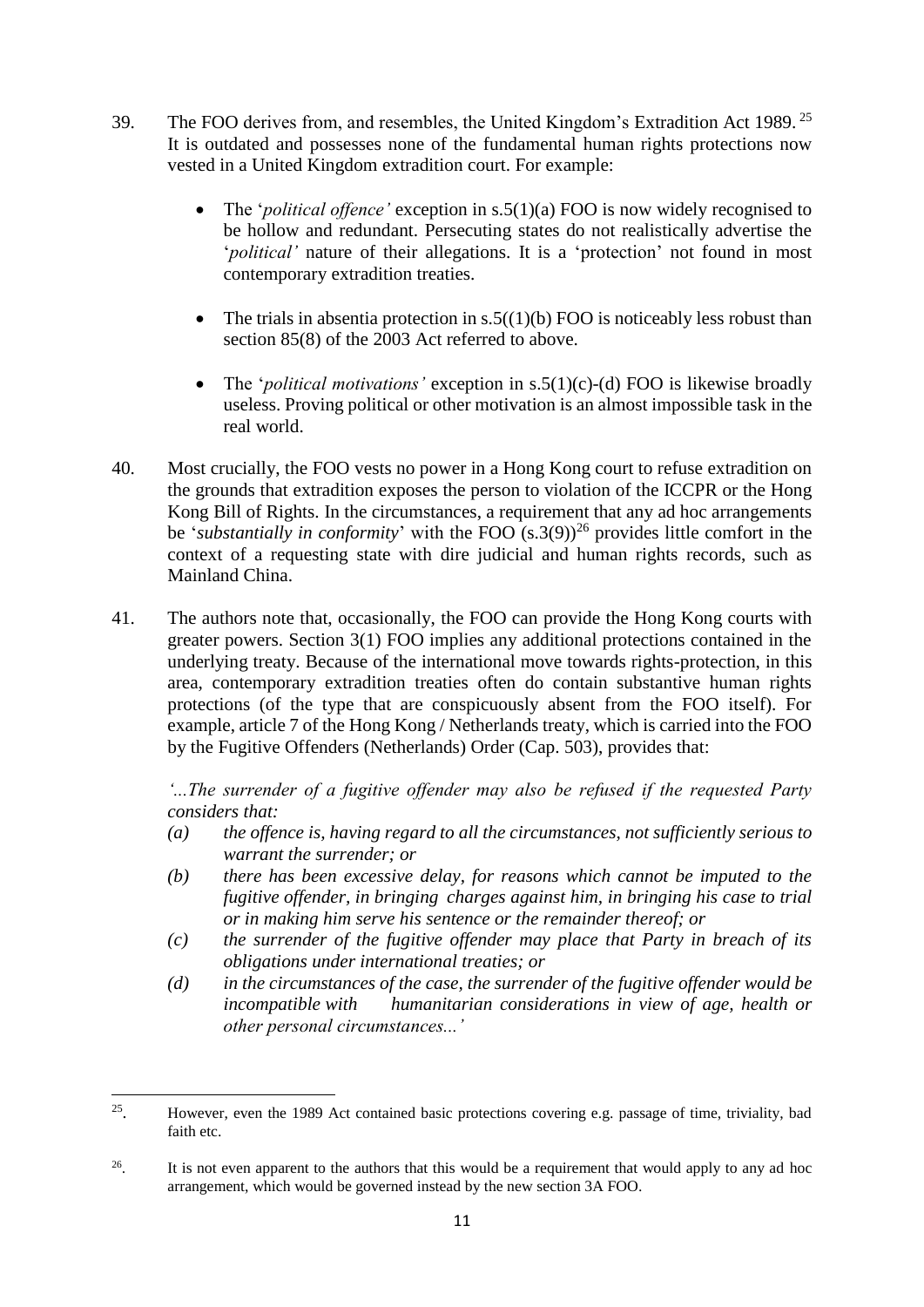- 42. '*Obligations under international treaties'* presumably implies a power to ensure ICCPR-compliance.
- 43. But protections such as these are, under Hong Kong's present extradition scheme, utter happenstance. Hong Kong law does not *require* extradition arrangements to contain such clauses (or indeed any beyond those in the FOO itself).
- 44. The authors recognise and note that the Hong Kong government has made various (late) concessions to human rights, most notably in the Security Bureau's Legislative Council Paper, 31 May 2019.<sup>27</sup> The authors believe that these concessions fall short in terms of addressing the problems at hand.
- 45. Setting a punishability threshold, for the purposes of dual criminality, of 7 years is not a substantial protection. It leaves a very broad array of loosely defined Hong Kong offences, especially economic offences, which could easily be employed to fit any given accusation. Shoplifting is punishable in Hong Kong (as it is in the United Kingdom) with 10 years' imprisonment. In the experience of these signatories, extradition requests for petty offences are made. It was precisely this phenomenon which prompted European countries to move to introduce powers for their courts to reject extradition as disproportionate (in the United Kingdom's case, via art. 8 ECHR). The absence of even a basic triviality exception vested in the Hong Kong courts by the FOO (unless it happens to appear in the underlying treaty) clearly illustrates the extent of its unfitness for purpose.
- 46. Enabling the Chief Executive to include the type of '*safeguards'* listed in Annex 2 to the 31 May 2019 Council Paper would likewise fail to meet the problem:
	- First, the proposal is merely that the Chief Executive '*may'* require such matters to be included in any ad hoc arrangement, not that she must do so. She cannot be compelled to include any of those matters in any arrangement. Neither would her refusal to demand any of them be capable of being reviewed by any Hong Kong court.
	- In the context of extradition to Mainland China, the authors fail to see why the Chief Executive (who is appointed by Beijing) should be incentivised at all to exercise that discretion.
	- Even if she did, the list of proposed factors that the Chief Executive '*may'* include in an ad hoc arrangement is notably thin. What about exposure to torture? Or admission of evidence coerced from others? Or prison conditions?<sup>28</sup> Or prospective medical care? Or civil detention? Or the right to apply for bail? Or protection against triviality? Or delay? Or forum? Etc.
	- And even if any or all of those matters listed (or indeed others not listed) were included in an ad hoc arrangement, under the proposed section 3A to FOO it would be the Chief Executive, not any Hong Kong judicial officer, who would

28 . The authors note, for example, that, despite maintaining extradition arrangements with Portugal, no Hong Kong court would have had power under the FOO to protect Mr Mohammed had he been arrested in Hong Kong.

 $\frac{1}{27}$ . <https://www.legco.gov.hk/yr18-19/english/panels/se/papers/se20190531cb2-1578-1-e.pdf>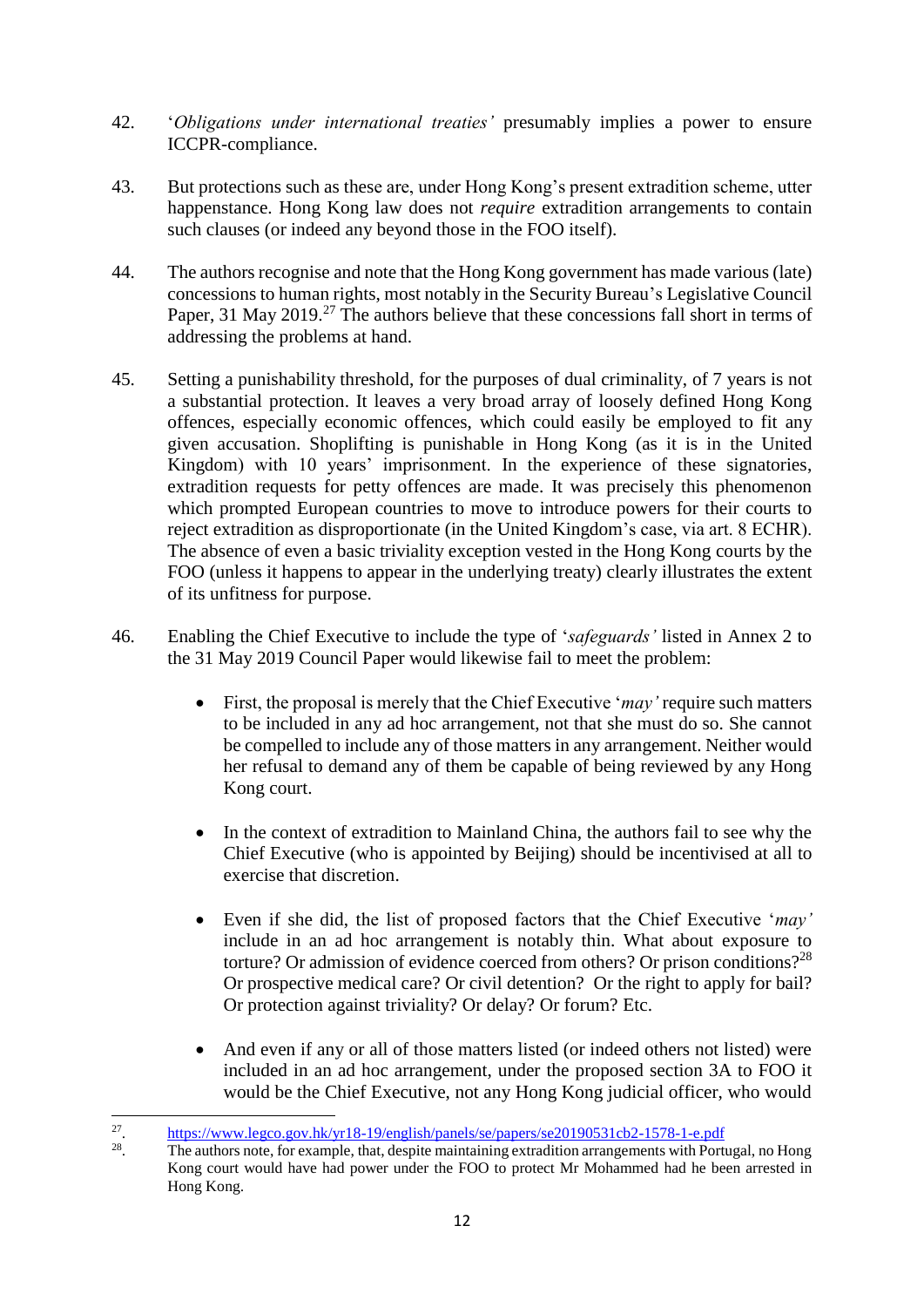determine whether such '*assurances'* were reliable, trustworthy, or capable of being met in practice (according to, say, the *Othman* §189 factors detailed above).

- Not only would the Chief Executive be the arbiter of these fundamental human rights matters under the proposed scheme, she would under the proposed section 3A(2) be able to '*conclusively certify'* her satisfaction of whatever assurances she had required. Judicial review is ousted.
- 47. These manifest inadequacies mask another problem. Hong Kong's Chief Executive is appointed by Beijing. That is to say, in the case of extradition to Mainland China, she is answerable to the executive of the requesting state in question. That poses an immediate concern over her independence and impartiality (appearance of or actual) in determining any issue in the context of extradition to Mainland China, including a fair assessment the human rights situation.
- 48. Even in situations where the requesting state plays no part in the appointment of the executive of the requested state, executive (rather than judicial) supervision of such matters is fundamentally at odds with international human rights standards and the right to liberty in particular: *R (Kashamu) v Governor of Brixton Prison* [2001] EWHC 980 (Admin); [2002] QB 887 '...*Having regard, as this court must, to the Strasbourg jurisprudence, it seems to me to be clear that a court and not the Secretary of State is the appropriate forum for a decision as to the lawfulness of a fugitive's detention*...' (§29).
- 49. In a nutshell, that explains why human rights supervision and protection is, in the extradition scheme operating in the United Kingdom, vested in its independent judiciary.
- 50. The scheme being proposed for Hong Kong falls woefully short of what international human rights laws require.

### **Conclusion**

- 51. Even leaving aside the broader rule of law implications of the proposals, Hong Kong's current extradition system is not nearly robust enough to carry the heavy burden of ad hoc extradition. Unlike what is being proposed in Hong Kong, the ad hoc extradition arrangements in the United Kingdom operate pursuant to a robust judicial process equipped and empowered to deny any extradition that would expose a person to a violation of their human rights, including an unfair trial and/or oppression. That matters in the context of comparison being made in the public debate surrounding the Hong Kong extradition law proposals between the degree of protection they afford, or do not afford, and that found in extradition law internationally, including in the United Kingdom.
- 52. Accordingly we, the signatories of this document, call upon the government of the Hong Kong Special Administrative Region to place these weighty and substantial human rights concerns, squarely at the forefront of its consideration of the proposed extradition laws. For all the reasons set out above, we stand alongside the Hong Kong legal